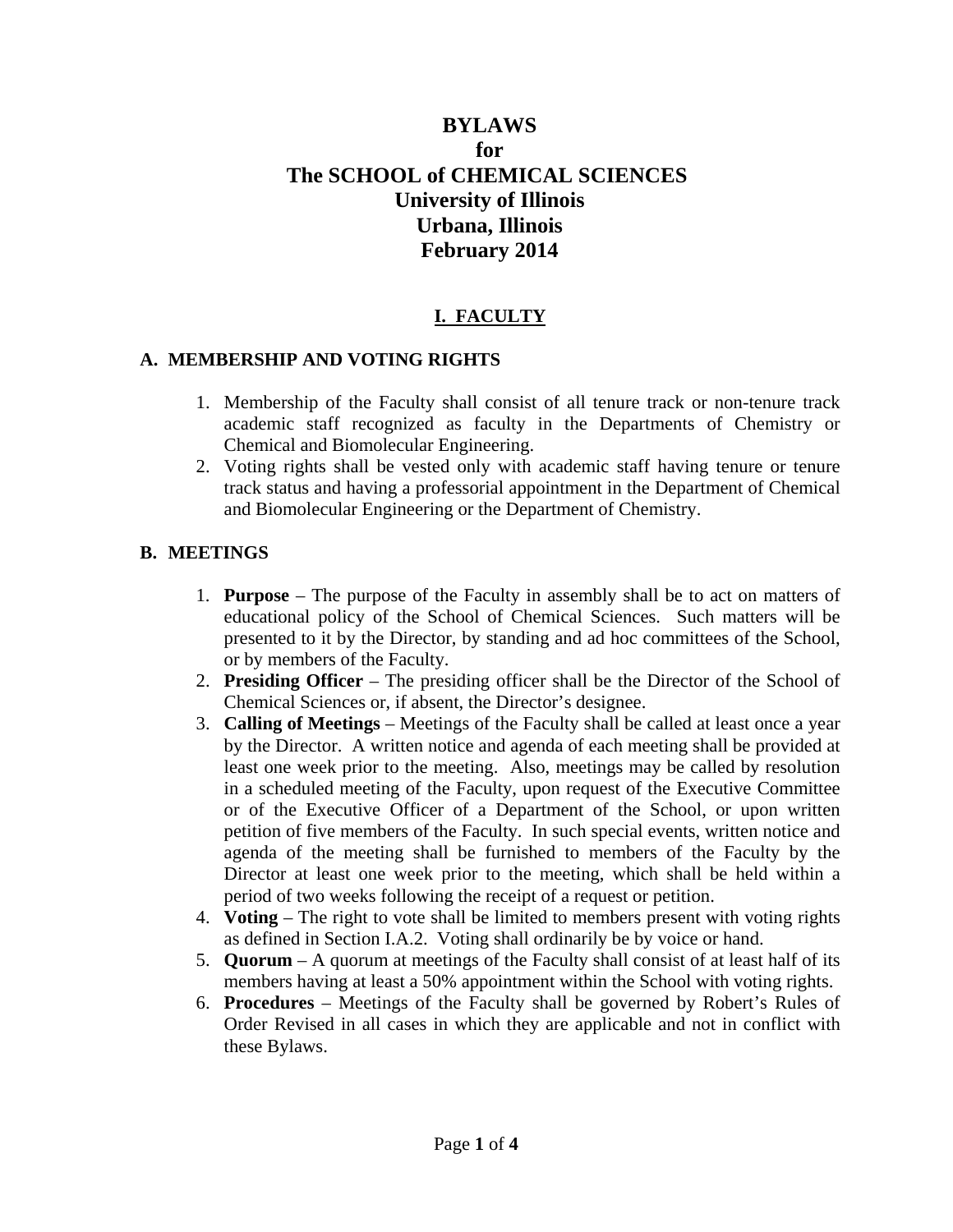# **II. OFFICERS**

## **A. DIRECTOR OF THE SCHOOL**

- 1. **Appointment** Each new Director of the School shall be appointed upon recommendation of the Dean of the College of Liberal Arts and Sciences with the advice of a committee, the majority of whom shall be faculty of the School. The committee shall be selected by the Dean after consultation with the Executive Committee of the School.
- 2. **Duties** The Director shall be the chief executive officer of the School. Also, the Director shall be directly responsible for facilities, functions, and personnel of the School, i.e., for those activities which extend clearly beyond a single department, such as the Academic Advising, Business, Human Resources, and Career Counseling and Placement Offices, and the various service facilities. The specific duties of the Director are defined in Article III, Section 5b, of the 1997 Statutes of the University of Illinois.
	- a) The Director shall consult with the Executive Committee on all significant space proposals, independent of their origin, and on all significant (\$80K in 2013 dollars) School financial commitments. The Director shall obtain an advisory vote from the Executive Committee before making such commitments.
	- b) The Director shall consult annually with the Executive Committee on the appointment of all committees.
	- c) The Director shall report annually to the Executive Committee on expenditures of endowment funds.
- 3. **Evaluation** An evaluation of the performance of the Director will be made every fifth year or at the request of the Dean of the College. The committee shall consult with employees and faculty of the School. The evaluation of the performance of the Director shall be conducted as specified by the statutes of the University of Illinois and the adopted policies of the College of Liberal Arts and Sciences.

#### **B. EXECUTIVE OFFICERS OF THE DEPARTMENTS IN THE SCHOOL**

- 1. **Appointment**  The chief executive officer of each department shall be a Head. The Head shall be appointed upon the recommendation of the Director and the Dean, with the advice of an advisory committee, a majority of whom shall be members of the Department
- 2. **Duties**  The duties of a Head of a Department and the prerogatives of each Department shall be as set forth in the University Statutes, with the provision that the ordinary channel for formal communications beyond the School shall be via the Director.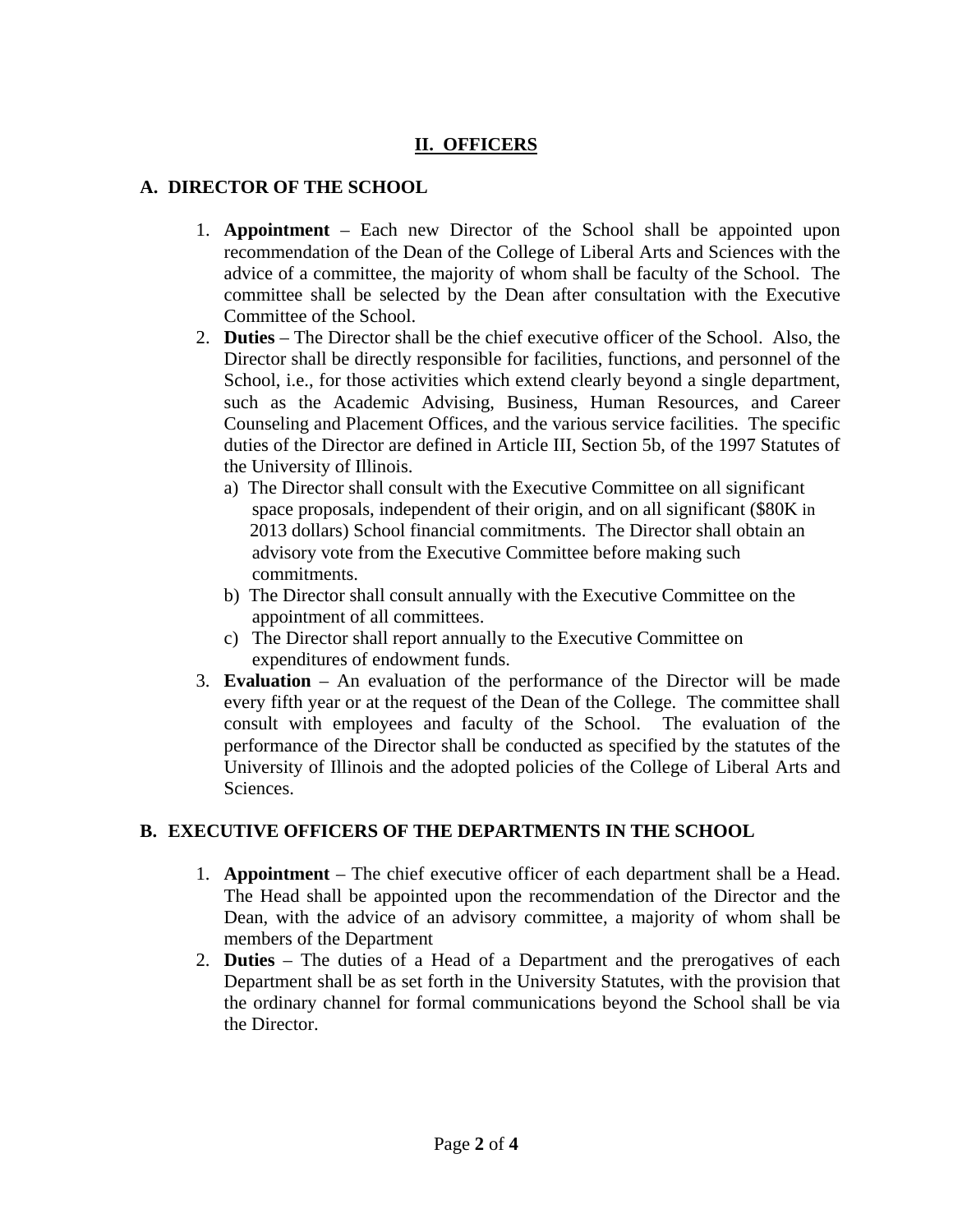# **III. COMMITTEES**

### **A. EXECUTIVE COMMITTEE**

- 1. **Ex officio Members** The Executive Committee of the School shall include an executive officer from each Department and the Director, who will serve as its Chair.
- 2. **Elected Members** Two additional members are to be elected from each Department for staggered three-year terms. Eligible representatives must have voting rights as defined in Section I.A.2. Nomination of two candidates for each open position shall be conducted by referendum of the voting members of the Department represented and election of one shall be by the voting members of the School at large. Elected members who have served a full three-year term may not succeed themselves.
- 3. **Meetings** The Executive Committee shall meet at least once per month during the academic year. An agenda must be posted prior to each meeting. Minutes of each meeting (except executive sessions used for the discussion of confidential personnel issues) shall be made available to the Faculty. Any faculty member shall be entitled to a conference with the executive committee or any member of it on any matter properly within the purview of the committee.
- 4. **Quorum** The voting members of the Executive Committee constitute the elected members and the *ex officio* members, except that the Director shall not have a vote in the recorded votes of the Executive Committee. No meeting of the Executive Committee shall be held absent a quorum (50% of the voting EC members, plus one) of members.
- 5. **General Functions** The Executive Committee shall work with the Director to develop and execute policy and transact such business as may be delegated to it by the Director. It shall advise the Director on all significant space proposals, significant School financial commitments (as delineated in Section II.A.2a), and on the appointment of all committees.
- 6. **Specific Responsibilities** The Executive Committee also has the following specific responsibilities.
	- a) The Executive Committee shall review departmental recommendations for promotions and appointments, when such recommendations involve tenured positions or standing on the Graduate Faculty. Only those members of the Executive Committee of rank equal to or higher than that being considered for the candidate shall participate in the review process. The appeal process, particularly for appeals in promotion decisions, shall follow the rules given in the Campus Administrative Manual (Section IX C).
	- b) The Executive Committee shall recommend to the Dean, through the Director, overall priorities for the School.